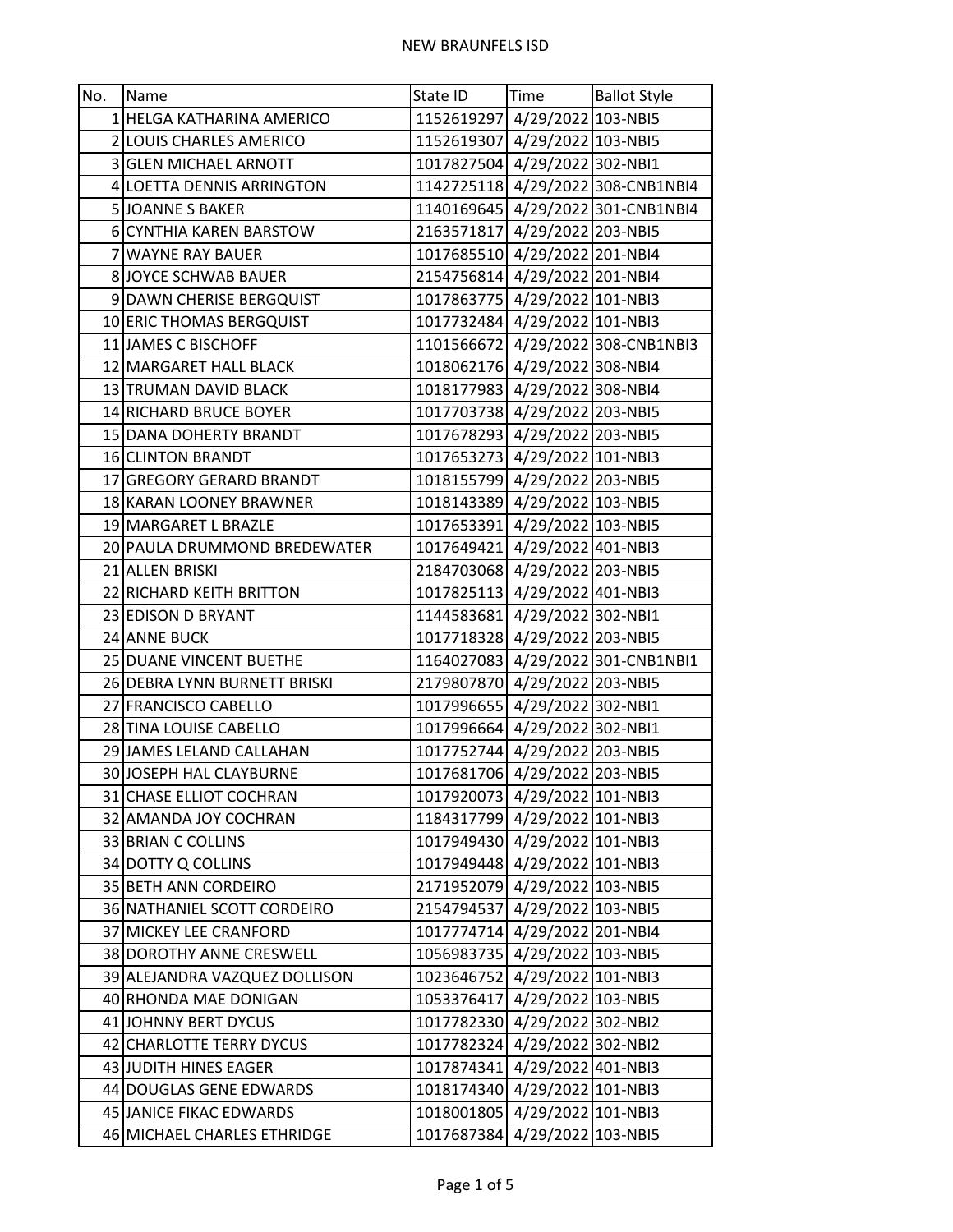| 47 JANET LANTZ FLOOD          | 1056322408 4/29/2022 103-NBI5 |                                   |
|-------------------------------|-------------------------------|-----------------------------------|
| 48 JOHN DAVID FLOOD           | 1056316492 4/29/2022 103-NBI5 |                                   |
| 49 JAKIE JOSEPH FONTENOT      | 1177805606 4/29/2022 103-NBI5 |                                   |
| 50 ANNE DIETERT FONTENOT      | 1192314678 4/29/2022 103-NBI5 |                                   |
| 51 PEGGY POTTHOFF FORD        | 1108080148 4/29/2022 101-NBI3 |                                   |
| 52 DEAN CLAIR FRANKE          | 1017896573 4/29/2022 302-NBI1 |                                   |
| 53 T JEFFREY FRIEDRICH        | 1187169610 4/29/2022 207-NBI5 |                                   |
| 54 LINDA CHEW FRIEDRICH       | 2173422570 4/29/2022 207-NBI5 |                                   |
| 55 KRISTINE DIAN FULLER       | 1071423156 4/29/2022 101-NBI3 |                                   |
| 56 RONALD LEON FULLER         | 1066876416 4/29/2022 101-NBI3 |                                   |
| 57 TROY ANTHONY GAISFORD      | 1017726535 4/29/2022 401-NBI3 |                                   |
| 58 TINA MARIE GAISFORD        | 1155343945 4/29/2022 401-NBI3 |                                   |
| 59 MICHELE GAMMEL             | 1064716160 4/29/2022 103-NBI5 |                                   |
| 60 DAVID ROBERT-LOUIS GARTNER | 1140872100 4/29/2022 101-NBI3 |                                   |
| 61 PATRICIA LYNN GILROY       | 1022350483 4/29/2022 207-NBI5 |                                   |
| 62 ROBERT FRANCIS GORMAN      | 1017853790 4/29/2022 101-NBI3 |                                   |
| 63 MARY MAUREEN GORMAN        | 1018117595 4/29/2022 101-NBI3 |                                   |
| 64 GEORGE GREEN               |                               | 1020990901 4/29/2022 301-CNB1NBI4 |
| 65 JUDITH ALBRIGHT GRISCOM    | 1020507452 4/29/2022 201-NBI4 |                                   |
| 66 DONNA PHILLIPS HAIDAR      | 1127900279 4/29/2022 101-NBI3 |                                   |
| 67 WILLIAM HADDON HAMILTON    | 1018544107 4/29/2022 101-NBI3 |                                   |
| 68 MYRNA LYNNE HASSFIELD      | 1031865011 4/29/2022 207-NBI5 |                                   |
| 69 ROSALIE HAUSENFLUKE        | 1137625745 4/29/2022 103-NBI5 |                                   |
| 70 JAMES H HAWKINS            | 1017776501 4/29/2022 101-NBI3 |                                   |
| 71 LAUREL HAWKINS             | 1017776517 4/29/2022 101-NBI3 |                                   |
| 72 CLIFFORD DALE HENDRIX      |                               | 1179812111 4/29/2022 308-CNB1NBI4 |
| 73 TERRY MICHELE HENDRIX      |                               | 1180533520 4/29/2022 308-CNB1NBI4 |
| 74 LETA JONES HENDRIX         | 1017767179 4/29/2022 101-NBI3 |                                   |
| 75 JAMES ROBERT HENDRIX       | 1017767789 4/29/2022 101-NBI3 |                                   |
| 76 IRENE VALENTA HERBST       | 1017660768 4/29/2022 401-NBI3 |                                   |
| 77 MARIT HORNES               | 2159787379 4/29/2022 101-NBI3 |                                   |
| 78 KRISTEN HALEY HOYT         | 1200179286 4/29/2022 401-NBI3 |                                   |
| 79 JOHN BARRY HUGHEY          | 1042385004 4/29/2022 101-NBI3 |                                   |
| 80 LINDA RUTH HUGHEY          | 1042398802 4/29/2022 101-NBI3 |                                   |
| 81 SUSAN LYNN HUTCHINSON      | 1102961254 4/29/2022 103-NBI5 |                                   |
| 82 RHONDA KAY JAHNS           | 1168607618 4/29/2022 203-NBI5 |                                   |
| 83 RICHARD CRAIG JAROSZEWSKI  | 1017777583 4/29/2022 101-NBI3 |                                   |
| 84 LISA ELAINE JAROSZEWSKI    | 1017777294 4/29/2022 101-NBI3 |                                   |
| 85 DELBERT R JEFFERSON        |                               | 1216800229 4/29/2022 308-CNB1NBI3 |
| 86 PATRICA J JEFFERSON        |                               | 1216800264 4/29/2022 308-CNB1NBI3 |
| 87 JEFFREY MICHAEL JEWELL     |                               | 1041645708 4/29/2022 308-CNB1NBI3 |
| 88 GENE FRANCIS JOVICH        | 2159115469 4/29/2022 107-NBI5 |                                   |
| 89 JOANNE MARGARET JOVICH     | 2159115476 4/29/2022 107-NBI5 |                                   |
| 90 PATRICIA ANN KELLEY        | 1008399053 4/29/2022 201-NBI4 |                                   |
| 91 BARBARA SUE KELLEY         |                               | 2178359164 4/29/2022 308-CNB1NBI4 |
| 92 BOB R KIESLING             | 1017662790 4/29/2022 203-NBI5 |                                   |
| 93 MARSHA D KIESLING          | 1177951696 4/29/2022 101-NBI3 |                                   |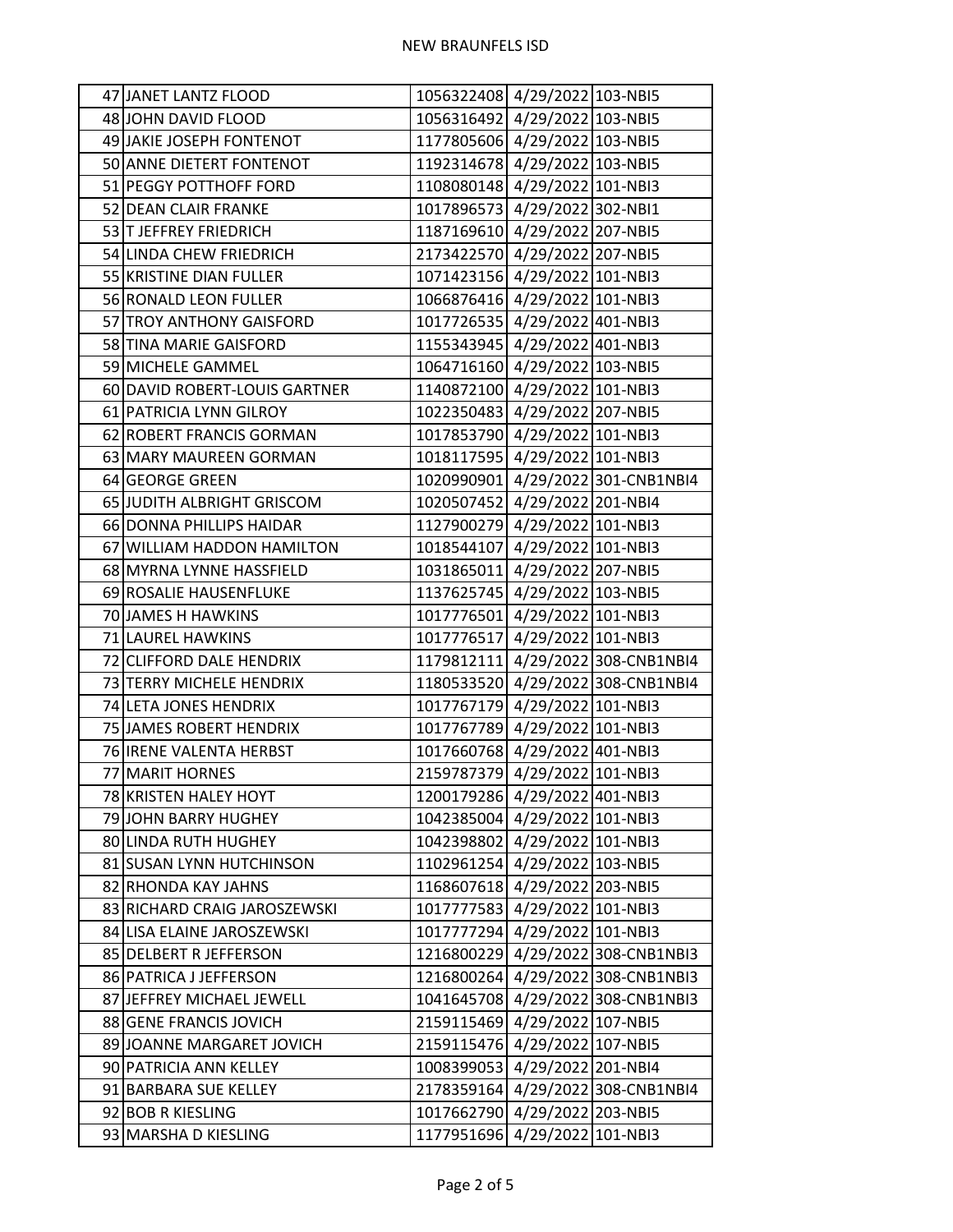| 94 SAMUEL JOSEPH KNEUPER         | 1025057956 4/29/2022 101-NBI3 |                                   |
|----------------------------------|-------------------------------|-----------------------------------|
| 95 RENEE KNEUPER                 | 1025056557 4/29/2022 101-NBI3 |                                   |
| 96 DAVID HANS KOEPP              | 1017647937 4/29/2022 308-NBI3 |                                   |
| 97 KAREN APRIL KOEPP             | 1017647985 4/29/2022 308-NBI3 |                                   |
| 98 JOEL DAVID KROCK              | 1187460602 4/29/2022 308-NBI3 |                                   |
| 99 ANNA MARIE KROLL              | 1017692060 4/29/2022 302-NBI2 |                                   |
| 100 JOSEPH THOMAS KROLL JR       | 1017907909 4/29/2022 302-NBI2 |                                   |
| 101 GLORIA FAYE LAIRD            | 1017750230 4/29/2022 302-NBI1 |                                   |
| 102 DEAN EDWARD LAIRD            | 1017750063 4/29/2022 302-NBI1 |                                   |
| 103 KAREN ANN LANGELIER          | 1207359818 4/29/2022 207-NBI5 |                                   |
| 104 KRISTIE NICOLE LANGELIER     | 1017612135 4/29/2022 207-NBI5 |                                   |
| 105 CARA B LAUBACH               | 1019238353 4/29/2022 207-NBI5 |                                   |
| 106 KENNETH CHARLES LAUBACH      | 1018173997 4/29/2022 207-NBI5 |                                   |
| 107 VICTORIA HUTNYAK LAUBACH     | 1017995088 4/29/2022 207-NBI5 |                                   |
| 108 KIP DENIS LEGLER             |                               | 1017745902 4/29/2022 308-CNB1NBI4 |
| 109 CAROLE LEISSNER              | 1017664926 4/29/2022 103-NBI5 |                                   |
| 110 LAYTON LEE LEISSNER          | 1018156041 4/29/2022 103-NBI5 |                                   |
| 111 THOMAS J LUSSEN              | 1198493325 4/29/2022 201-NBI4 |                                   |
| 112 ANDREW ANTHONY LYONS III     | 1063678815 4/29/2022 401-NBI3 |                                   |
| 113 JOHN EDEN MAGNESS            | 1017813530 4/29/2022 103-NBI5 |                                   |
| 114 BARBARA KAY MAGNESS          | 1017813548 4/29/2022 103-NBI5 |                                   |
| 115 PAUL JOSEPH MARTINKA         | 1017813839 4/29/2022 401-NBI3 |                                   |
| 116 VINCENT MAYER                | 1017999176 4/29/2022 101-NBI3 |                                   |
| 117 DAVID GLEN MAYES             | 1200058669 4/29/2022 302-NBI2 |                                   |
| 118 KANDY PITTMAN MAYES          | 1200058676 4/29/2022 302-NBI2 |                                   |
| 119 THOMAS CHARLES MCCLENAGHAN   | 1172911266 4/29/2022 207-NBI5 |                                   |
| 120 JOANNE MORGAN MCCLENAGHAN    | 1168150356 4/29/2022 207-NBI5 |                                   |
| 121 SHANNON MCCANTS MCELROY      | 1168028422 4/29/2022 103-NBI5 |                                   |
| 122 DONNA KAY MCKINNEY           | 1068604410 4/29/2022 103-NBI5 |                                   |
| 123 MICHAEL MEASELLS             | 1123012415 4/29/2022 103-NBI5 |                                   |
| 124 MARIANNA MEASELLS            | 1123081527 4/29/2022 103-NBI5 |                                   |
| 125 DEBRA GUM MEEK               | 1017745925 4/29/2022 203-NBI5 |                                   |
| 126 BILLY F MEEK                 | 1018059420 4/29/2022 101-NBI3 |                                   |
| 127 MICHAEL GILBEE MEEK          | 1017745726 4/29/2022 203-NBI5 |                                   |
| 128 NELVIA ANNE MENELEY          | 1017988791 4/29/2022 303-NBI3 |                                   |
| 129 GRACE P MINUS                | 1131820345 4/29/2022 401-NBI3 |                                   |
| 130 DIANA MONTENEGRO             | 2156739596 4/29/2022 107-NBI5 |                                   |
| 131 DANNY M MONTOYA              | 1071608767 4/29/2022 203-NBI5 |                                   |
| 132 ALEXANDER MILES MORVANT      |                               | 2128312083 4/29/2022 308-CNB1NBI4 |
| 133 JAMES EDWARD NORDMEYER JR    | 1172340698 4/29/2022 103-NBI5 |                                   |
| 134 LYNN ETHRIDGE NORVELL        | 1142424125 4/29/2022 308-NBI3 |                                   |
| 135 JO BETH OESTREICH            | 1017625182 4/29/2022 103-NBI5 |                                   |
| 136 TOYA OHLRICH-BOYER           | 1017653423 4/29/2022 203-NBI5 |                                   |
| 137 CHARLES EDWARD ORSAG II      | 1017808097 4/29/2022 103-NBI5 |                                   |
| 138 DIANA DEAN PARKER            | 1060503864 4/29/2022 203-NBI5 |                                   |
| 139 RODGER EDWARD PEFFERS        | 2167035461 4/29/2022 103-NBI5 |                                   |
| 140 DEBORAH A PENNYPACKER-TUCKER | 1018173092 4/29/2022 103-NBI5 |                                   |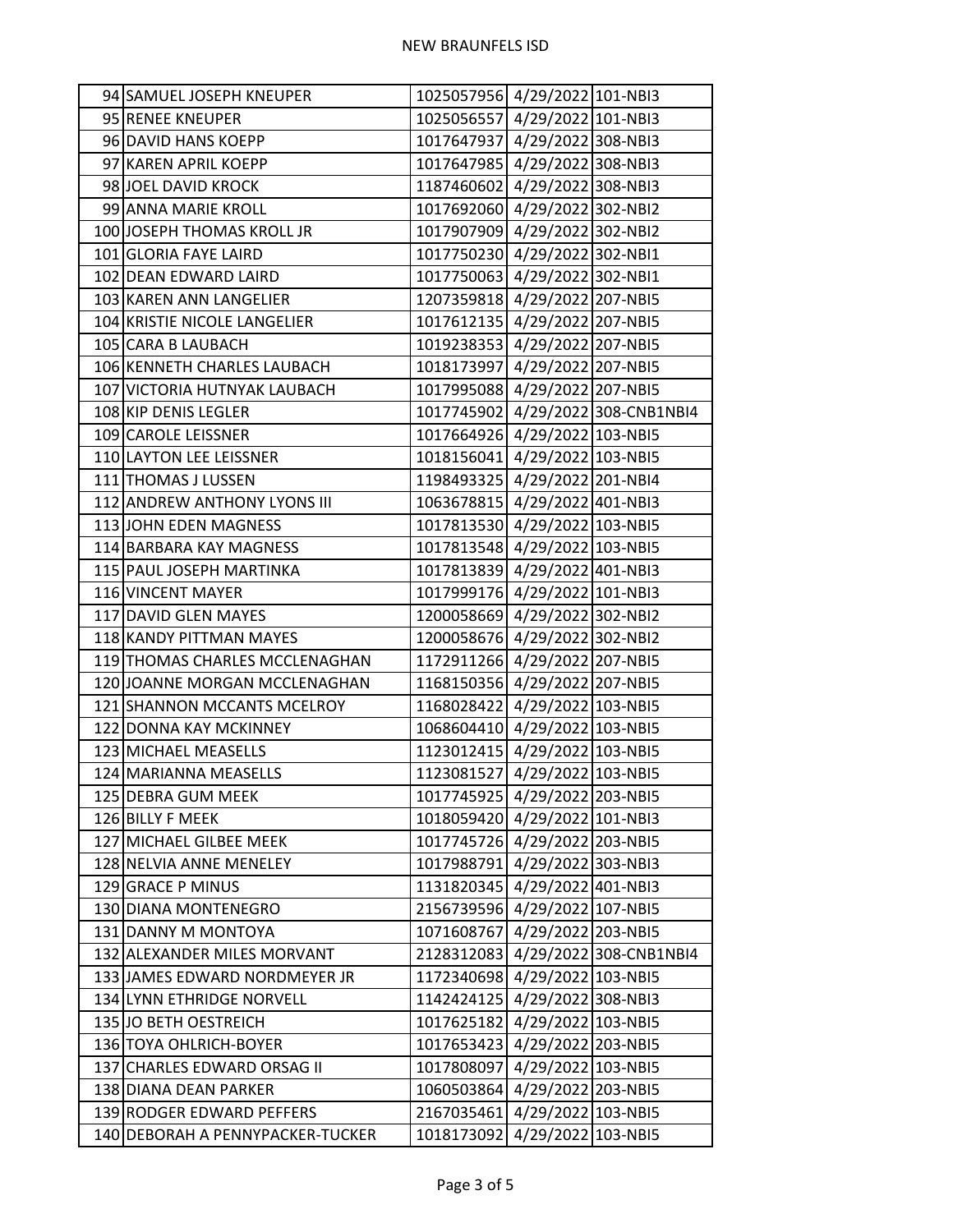| 141 SARA MONTALTO PETERS         | 1004041238 4/29/2022 203-NBI5 |                                   |
|----------------------------------|-------------------------------|-----------------------------------|
| 142 CYMANTHA LIEKE PLANT         | 1017831680 4/29/2022 103-NBI5 |                                   |
| 143 ROBYN LINNEA PRESLOCK        | 1021021337 4/29/2022 302-NBI2 |                                   |
| 144 JOSEPH PETER PRESLOCK        | 1021021274 4/29/2022 302-NBI2 |                                   |
| 145 VICKI L RALPH                | 1017772312 4/29/2022 201-NBI4 |                                   |
| 146 ARNULFO RAMIREZ              | 1066402569 4/29/2022 207-NBI5 |                                   |
| 147 ROSA RAMIREZ                 | 1017708966 4/29/2022 401-NBI3 |                                   |
| 148 TERRY TANKERSLEY RAMIREZ     | 1067920796 4/29/2022 207-NBI5 |                                   |
| 149 RANDOLPH BOYD RENNERT        |                               | 2179650947 4/29/2022 301-CNB1NBI4 |
| 150 BERNICE REYNOLDS             | 1017673487 4/29/2022 103-NBI5 |                                   |
| 151 LINDA RIGGS-LEGLER           |                               | 1017738669 4/29/2022 308-CNB1NBI4 |
| 152 KAREN PATRICIA ROBERTS       | 1067519883 4/29/2022 103-NBI5 |                                   |
| 153 FRANK CURTIS ROBERTS         | 1065538228 4/29/2022 103-NBI5 |                                   |
| 154 TALLY JOE ROGERS             | 1060335958 4/29/2022 103-NBI5 |                                   |
| 155 JAMES GLENN ROSE             |                               | 1200635176 4/29/2022 308-CNB1NBI3 |
| 156 NANCY DORR ROSE              |                               | 1113810607 4/29/2022 308-CNB1NBI3 |
| 157 ANNA MARIA ROSSBACH          | 2153380939 4/29/2022 401-NBI3 |                                   |
| 158 ALICIA MARIA ROSSBACH        | 1018012164 4/29/2022 401-NBI3 |                                   |
| 159 CHARLES WILLIAM SALSMAN      | 1152695216 4/29/2022 101-NBI3 |                                   |
| 160 EDGAR C SAYLES JR            | 1123609137 4/29/2022 401-NBI3 |                                   |
| 161 RAYMOND CHARLES SCHIMCEK     | 1058478853 4/29/2022 207-NBI5 |                                   |
| 162 VIRGINIA SUE SCHWAB          | 1017678175 4/29/2022 101-NBI3 |                                   |
| 163 CHRISTINE MARIE SEIDEL       | 1017754370 4/29/2022 103-NBI5 |                                   |
| 164 JOHN OTTO SEIDEL             | 1017696309 4/29/2022 103-NBI5 |                                   |
| 165 MARIA BRONWYN SEILER         | 2144401802 4/29/2022 207-NBI5 |                                   |
| 166 KRISTEN KAY SELF             |                               | 2185412588 4/29/2022 308-CNB1NBI4 |
| 167 MARIA ESTELLA SERNA          | 1018006755 4/29/2022 201-NBI4 |                                   |
| 168 ESTEBAN SALINAS SERNA        | 1017830448 4/29/2022 201-NBI4 |                                   |
| 169 RITA CATHERINE SHELTON       | 1017736098 4/29/2022 101-NBI3 |                                   |
| 170 KATHRYN LYNN SHERRILL        | 1017936305 4/29/2022 201-NBI4 |                                   |
| 171 ELAINE S THOMAS SHINGLES     |                               | 1018979538 4/29/2022 301-CNB1NBI4 |
| 172 PAUL ALFRED SIMON            | 2160997177 4/29/2022 103-NBI5 |                                   |
| 173 CAROL LOUISE SIMON           | 2160997149 4/29/2022 103-NBI5 |                                   |
| 174 VERONICA CLAUDETTE SMITH     |                               | 1017865067 4/29/2022 301-CNB1NBI4 |
| 175 MARIA JUANITA SMITH          |                               | 1017702814 4/29/2022 301-CNB1NBI4 |
| 176 FREDERICK DARRELL SOLLBERGER | 1018127798 4/29/2022 203-NBI5 |                                   |
| 177 SARAH GIBBS SPRADLING        | 2153234237 4/29/2022 107-NBI5 |                                   |
| 178 BEVERLY LYNN STEPHENSON      |                               | 2125399975 4/29/2022 308-CNB1NBI3 |
| 179 GLENN ENOCH STEPHENSON       |                               | 2125399999 4/29/2022 308-CNB1NBI3 |
| 180 SANDRA KAY STILL             | 1017795318 4/29/2022 101-NBI3 |                                   |
| 181 RAY BURTON STILL             | 1017795302 4/29/2022 101-NBI3 |                                   |
| 182 PHYLLIS KAY VANHELDORF       | 1118933317 4/29/2022 103-NBI5 |                                   |
| 183 DAVID C VOLLBRECHT           |                               | 1017794973 4/29/2022 308-CNB1NBI3 |
| 184 JAN ELIZABETH WANEK          | 1075054705 4/29/2022 101-NBI3 |                                   |
| 185 MICHAEL CHARLES WANEK        | 1075056731 4/29/2022 101-NBI3 |                                   |
| 186 LEO WILLIAM WEVER            | 1059991706 4/29/2022 201-NBI4 |                                   |
| 187 CHRISTINA MADELINE WEVER     | 2141199893 4/29/2022 201-NBI4 |                                   |